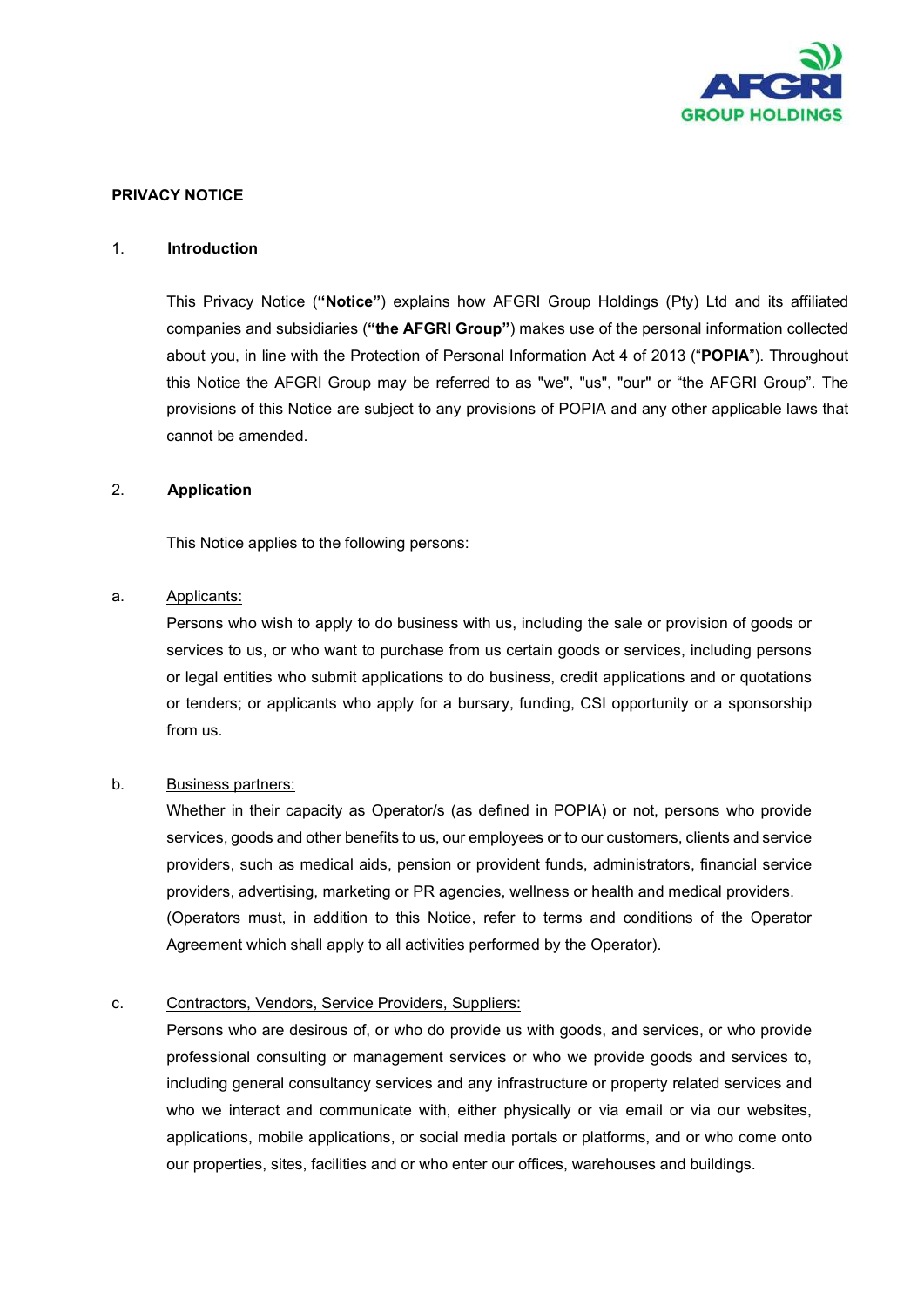

# d. Customers and Clients (potential and actual):

Persons who are desirous of, or who do use and or purchase our products or services, who receive marketing communications and / or who communicate with us physically or via email or via our websites, applications, mobile applications, or social media portals or platforms, and / or who come onto our sites, facilities and / or who enter our offices; tenants who lease and occupy our premises or properties.

# e. Interactors:

Persons who interact with us, physically or via email or via our websites, applications, mobile applications, or social media portals or platforms, or who come onto our sites and / or who enter our offices or facilities.

#### f. Recipients of Marketing and Promotional Materials and Communications:

Persons who have given us permission, as a customer, or in the context of a sale of our goods or services, or who have entered into a competition or promotion carried out by the AFGRI Group, permission to provide them with marketing materials, direct marketing materials and / or other promotional related materials and communications.

# g. Regulators and Public Bodies:

Persons who we engage with to discharge legal and public duty obligations, including SARS, the South African Reserve Bank, JSE Limited, Department of Labour and the Financial Sector Conduct Authority.

# h. Users of our Sites:

Persons who use our websites, applications, mobile applications, or social media portals or platforms whether in order to find out more about us, to make enquiries about us, or our products or services or where persons want to do business with us be it providing or selling to us or receiving or buying from us, certain goods and services, etc.

# 3. Collecting Your Information

In order to engage and / or interact with you, for the purposes described above, we will have to process certain types of your personal information. The information we collect about you may include the following: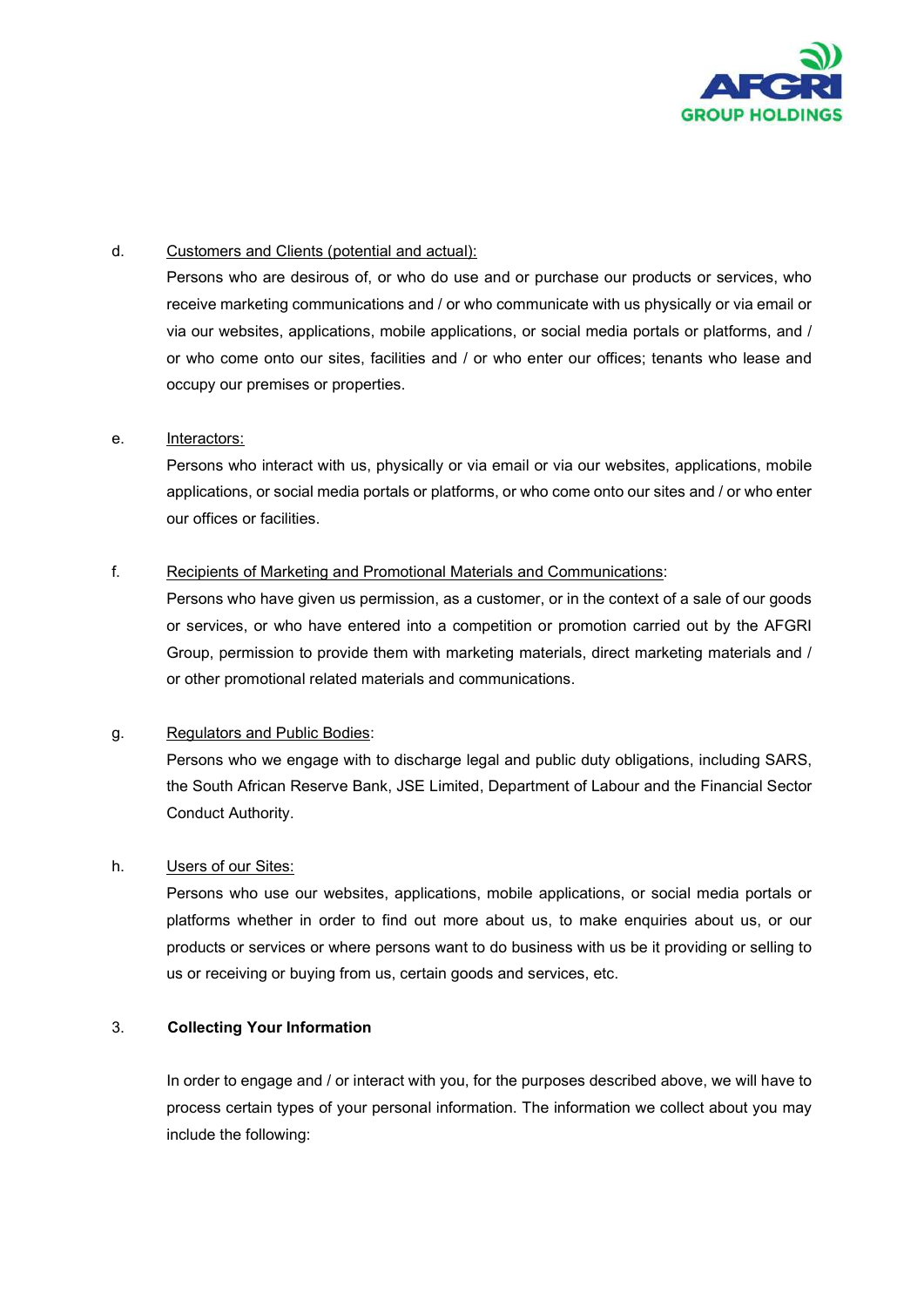

# a. As an individual:

- Your or your employer or organisation's contact information, such as name, alias, address, identity number, passport number, phone number, cell phone number, vehicle make and registration number, social media user ID, email address, and similar contact data, serial numbers of equipment, details regarding the possession of dangerous weapons, and other contact information including details of your employer, memberships or affiliations, such as the name of your employer or organisation that you are a member of, information about your colleagues or those within your organisation, your status with an organisation,
- personal details such as your date of birth, age, gender and marital status country or preferred language;
- financial and account information including banking details, security-related information (including user names, authentication methods, and roles), service-related information (including purchase history and account profiles), billing-related information (including payment, shipping, and billing information), personal or household/familial financial status; income and expenditures, your credit history and insolvency status, and similar data, all which are required to perform contractual matters and / or in order to provide you access to services;
- health information, such as information about your health status, medical records and medical assessment outcomes;
- video or voice recordings, physical characteristics and/or photos;
- dietary preferences;
- information about your next of kin or dependants;
- insurance related information, such as information about your lifestyle, driving history and certifications such as driving licence details, the period for which a licence has been held, existing and previous insurance policy, details, previous accident and claims history and details of any motoring convictions;
- Career, education, and employment related information, such as job preferences or interests, work performance and history, salary history, status as a veteran, nationality and immigration status, demographic data, disability-related information, application information, professional licensure information and related compliance activities, accreditations and other accolades, education history (including schools attended, academic degrees or areas of study, academic performance, and rankings), and similar data, which are required for contractual or employment related matters or which are required to comply with laws and public duties;
- your marketing preferences and consents; and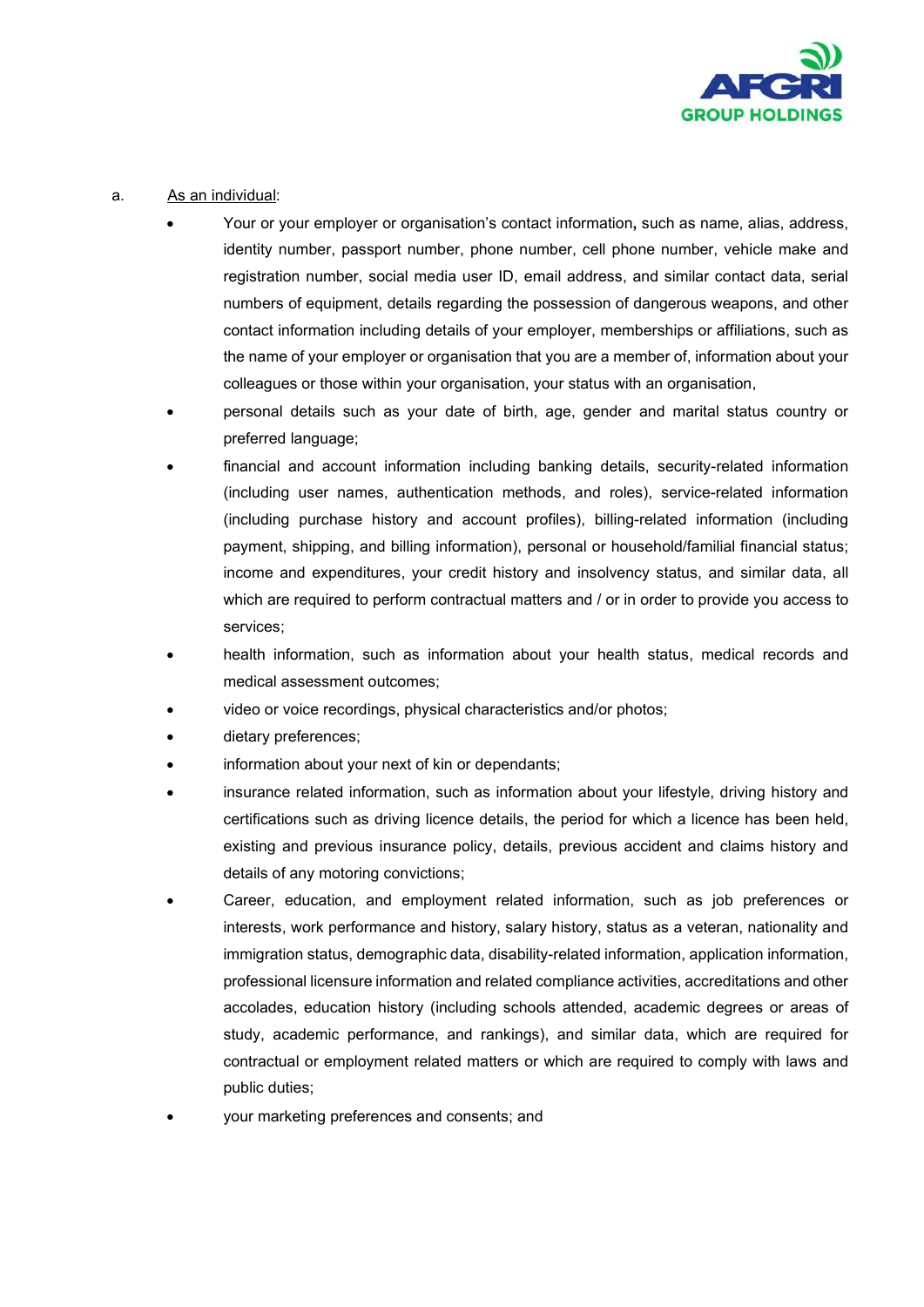

Special personal information (as defined in POPIA) including race, gender, pregnancy, national, ethnic or social origin, colour, physical or mental health, disability, criminal history, including offences committed or alleged to have been committed, membership of a trade union and biometric information, such as images, fingerprints and voiceprints, blood typing, DNA analysis, retinal scanning and voice recognition.

# b. As a juristic entity (i.e. a company, trust or close corporation)

- Name, address, contact details, registration details, registered address;
- Financial information and account information including banking details, securityrelated information (including user names, authentication methods, and roles), servicerelated information (including purchase history and account profiles), billing-related information (including payment, shipping, and billing information), income and expenditures, financial statements, credit history, insolvency status, details about your employees, business partners, customers, tax number, VAT number and similar data, all which are required to perform contractual matters and / or in order to provide you access to services; and
- Your Broad Based Black Economic Empowerment ("B-BBEE") score card

# c. Your activity

- User content, such as content of communications, suggestions, questions, comments, feedback, and other information you send to us, that you provide to us when you contact us, or that you post on our websites, applications, mobile applications, or social media portals or platforms including information in alerts, folders, notes, and shares of content), and similar data which are required to perform contractual matters and / or in order to provide you access to services or attend to queries.
- Social Media and online content, such as information placed or posted in social media and online profiles, online posts, and similar data, which are required to perform contractual matters and / or in order to provide you access to services or attend to queries and generally for the purposes of advertising, marketing and related communications;
- Device and browser Information, such as network and connection information (including Internet Service Provider (ISP) and Internet Protocol (IP) addresses), device and browser identifiers and information (including device, application, or browser type, version, plug-in type and version, operating system, user agent, language and time zone settings, and other technical information), advertising identifiers, cookie identifiers and information, and similar data, which are required to perform contractual matters and / or in order to provide you access to services or attend to queries or to ensure that security safeguards are in place.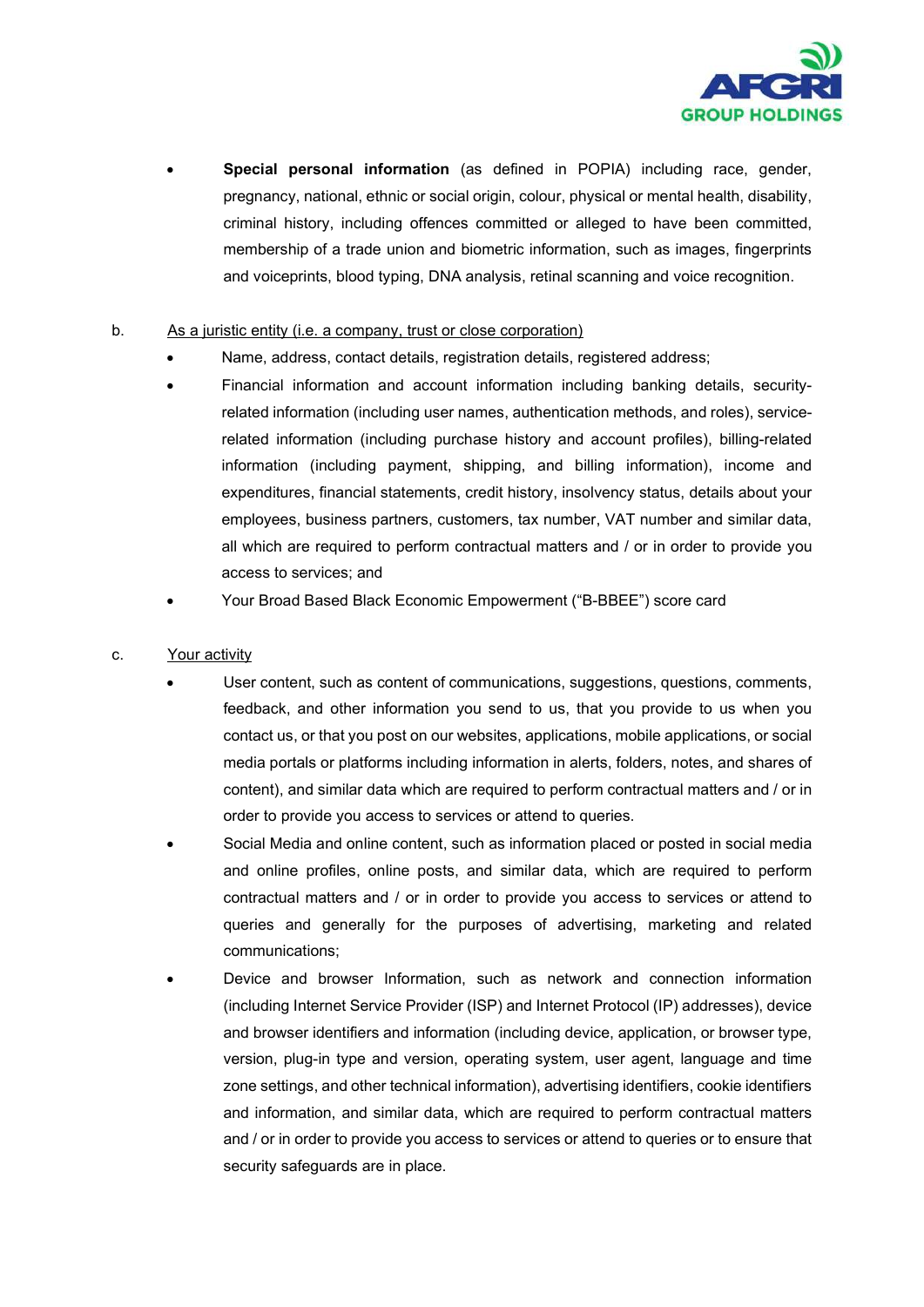

- Usage information and browsing history, such as usage metrics (including usage rates, occurrences of technical errors, diagnostic reports, settings preferences, backup information, API calls, and other logs), content interactions (including searches, views, downloads, prints, shares, streams, and display or playback details), and user journey history (including clickstreams and page navigation, URLs, timestamps, content viewed or searched for, page response times, page interaction information (such as scrolling, clicks, and mouse-overs), and download errors), advertising interactions (including when and how you interact with marketing and advertising materials, click rates, purchases or next steps you may make after seeing an advertisement, and marketing preferences), and similar data which are required to perform contractual matters and / or in order to provide you access to services or attend to queries or to ensure that security safeguards are in place.
- Location data, such as the location of your device, your household, and similar location data, which are required to perform contractual matters and / or in order to provide you access to services or attend to queries or to ensure that security safeguards are in place.

Collectively, "personal information".

You are required to provide any personal information we may reasonably require for lawful purposes to interact, transact or otherwise engage with you. Where you fail to provide or delay in providing such personal information we may not be able to offer services or products to you or otherwise engage with you and/or we may need to terminate any existing engagement or interaction with you.

Where you provide personal information to the AFGRI Group about third party individuals (e.g. information about your spouse, civil partner or emergency contacts) you should provide these individuals with a copy of this Notice beforehand or ensure they are otherwise made aware of how their information will be used by the AFGRI Group.

In addition to collecting personal information from you directly, we may also collect personal information about you from other third parties, such as your employer, insurers, underwriters, reinsurers, credit bureaus, medical professionals, government bodies, claimants, vetting and data validation agencies and other professional advisory service providers. This information may be sourced prior to and during the course of providing the services to you.

You have the right to object to the processing of your personal information. It's voluntary to accept the terms and conditions of this Notice and by providing your personal information to us, you agree to be bound by the terms of our Notice. Where you object to providing certain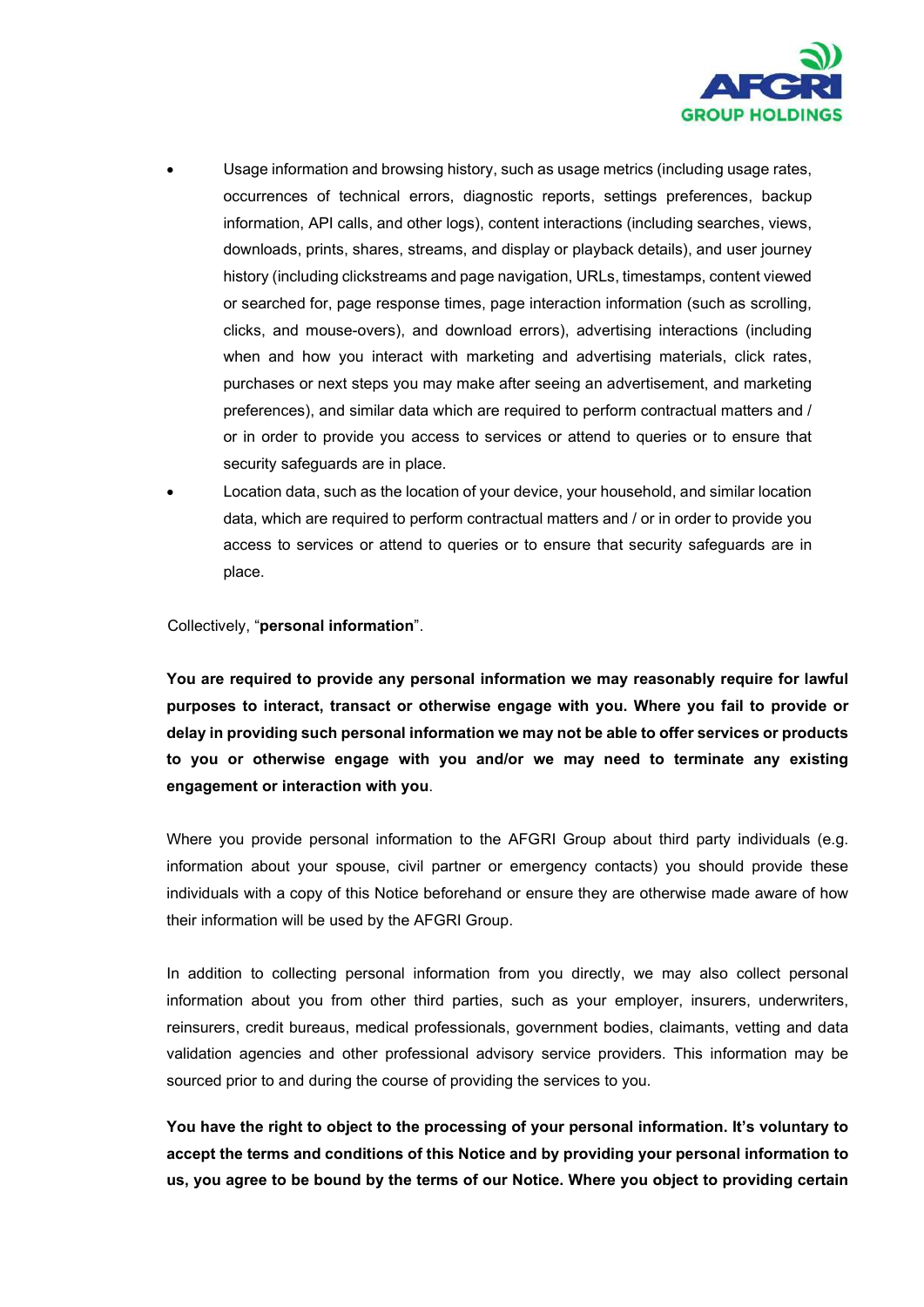

personal information, we may not be able to offer services or products to you or otherwise engage or transact with you and/or we may need to terminate any existing engagement or interaction with you.

We rely on your consent to collect and use personal information concerning any criminal convictions or alleged offences. Where we rely on your consent to collect and use your information, you are not obliged to provide your consent and you may choose to subsequently withdraw your consent at any stage once provided. However, where you refuse to provide information that we reasonably require providing the services, we may be unable to offer you the services and/or we may terminate the services provided with immediate effect. Where you choose to receive the services from us you agree to the collection and use of your personal information in the way we describe in this section of the Notice.

# 3 How and where do we collect your personal information from?

We will collect and obtain personal information about you either directly from you, from certain third parties (such as your employer or regulators), or from other sources which are described below:

# a. Direct collection:

You provide personal information to us when you:

- use our websites, applications, mobile applications, or social media portals or platforms, enquire about, or search for our goods or services
- create or maintain a profile or account with us
- conclude a contract with us
- purchase, use or subscribe to our goods or services
- purchase, use, or otherwise interact with content, products, or services from third party providers who have a relationship with us.
- Create, post, or submit user content on our websites, applications, mobile applications, or social media portals or platforms.
- Register for or attend one of our events, functions or locations.
- Request or sign up for information, including marketing material.
- Communicate with us by phone, email, chat, in person, or otherwise.
- Complete a questionnaire, survey, support ticket, or other information request form.
- When you submit a quotation, or offer to do business with us, a tender or when you conclude a contract with us; or
- express an interest in a bursary or sponsorship.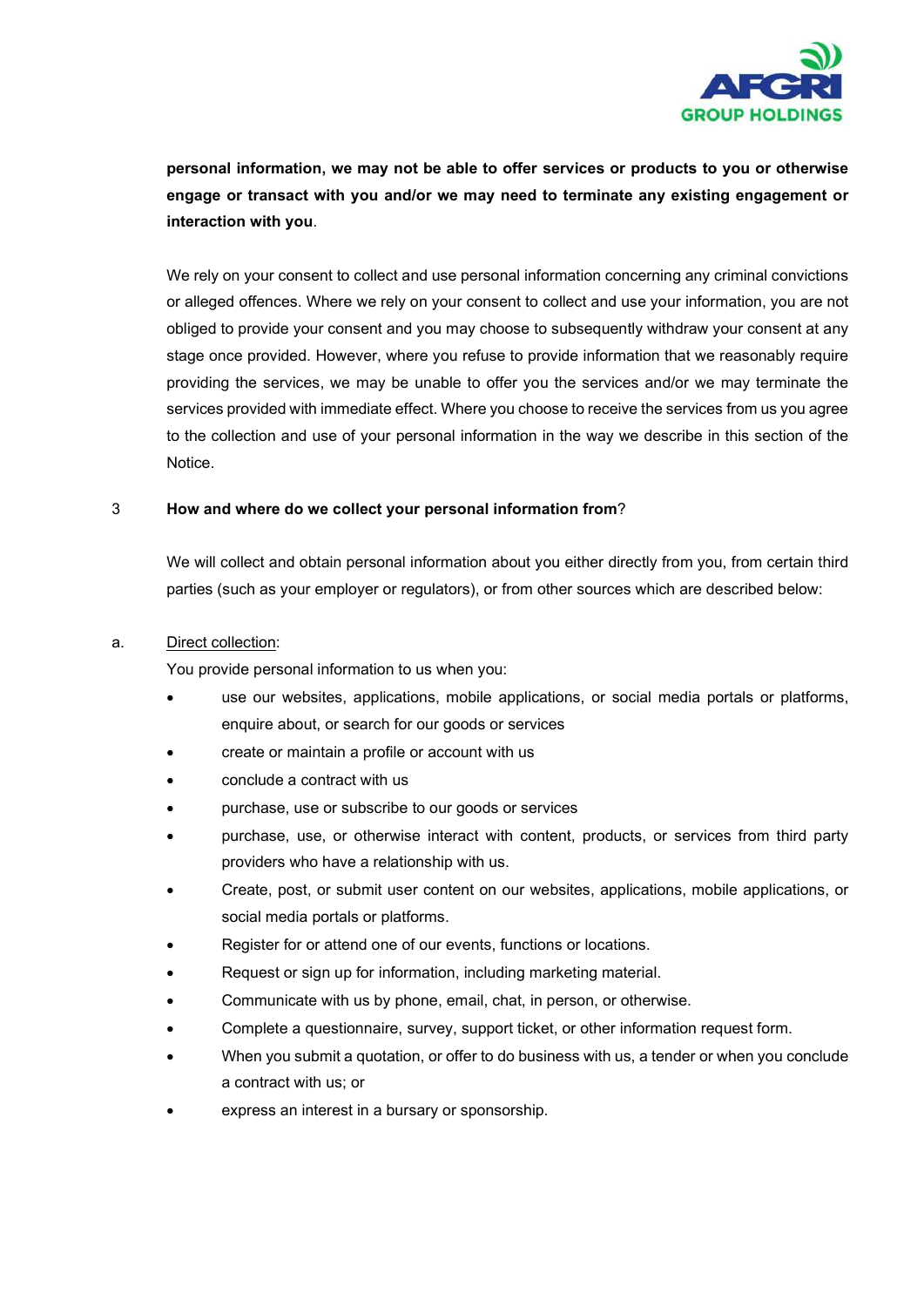

### b. Automatic collection

We collect personal information automatically from you when you:

- Search for, visit, interact with, or use our websites, applications, mobile applications, or social media portals or platforms.
- Use our goods or services (including through a device).
- Access, use, or download content from us.
- Open emails or click on links in emails or advertisements from us.
- Otherwise interact or communicate with us (such as when you attend one of our events, functions or locations, when you request support or send us information, or when you mention or post to our social media accounts).

# d. Collection from third parties:

We collect personal information about you from third parties, such as:

- Your organization and others with whom you have a relationship with that provide or publish personal information related to you, such as from our customers or from others when they create, post, or submit user content that may include your personal information.
- Regulators, professional or industry organizations and certification / licensure agencies that provide or publish personal information related to you.
- Third parties and affiliates who deal with or interact with us or you.
- Service providers and business partners who work with us and that we may utilize to deliver certain content, products, or services or to enhance your experience.
- Marketing, sales generation, and recruiting business partners.
- SAPS, the Department of Home Affairs, credit bureaus and other similar agencies.
- Government agencies, regulators and others who release or publish public records.
- Other publicly or generally available sources, such as social media sites, public and online websites, open databases, and data in the public domain.

# 4 Processing Your Information

We rely on the following legal grounds to collect and use your personal information:

# a. Due diligence purposes

To carry out a due diligence before we decide whether we are able or willing to engage or interact with you, employ you or to do business with you, including obtaining and verifying your credentials, including your business details, medical status, health history and related records, education and employment history and qualifications, credit and financial status and history, tax status, B-BBEE status, and or any performance or vendor related history.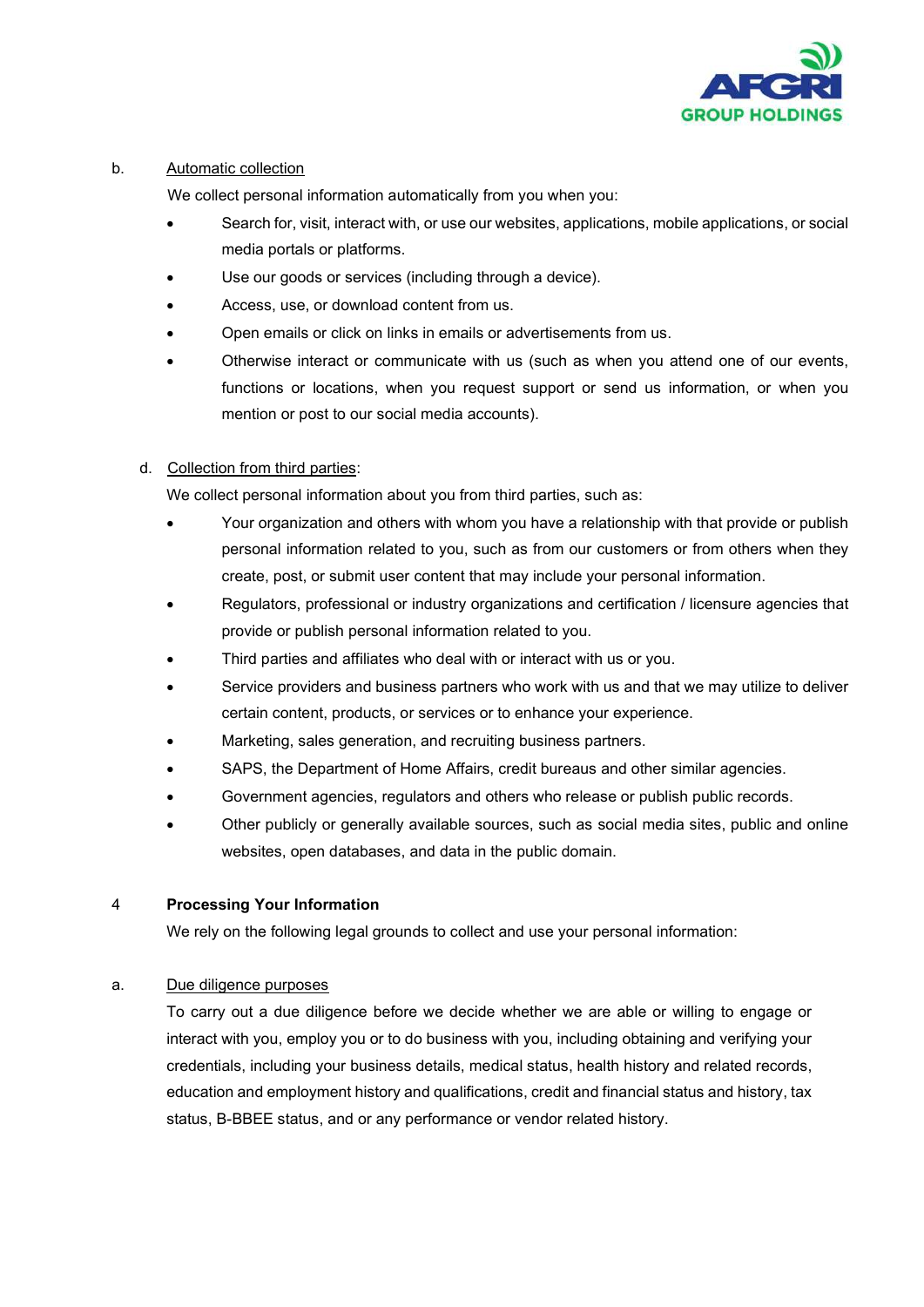

# b. To process transactions and render, provide or receive goods and services or otherwise perform in terms of a contract.

Where we enter into a contract with you (we will collect and use your personal information where necessary to enable us to take steps to fulfil our contractual obligations with you, including exercising all contractual rights, assessing or communicating requirements, manufacturing, packaging, ordering, delivering, and / or responding to, or submitting queries, complaints, returns or engaging in general feedback, or acting in such a manner as to personalize any goods or services, and to make recommendations related to us or our or your operations.

# c. Attending to financial matters pertaining to any transaction:

To administer accounts or profiles related to you or your organisation including registrations, subscriptions, purchases, billing events, fees, costs and charges calculations, quoting, invoicing, receipt of payments or payment of refunds, reconciliations and financial management in general.

# d. Communications

To make contact with you and to communicate with you generally or in respect of our or your requirements, or instructions.

# e. Security and access control

To identify and authenticate your access to and to provide you with access to our goods, services or premises and generally to ensure the security and protection of all persons including employees, and persons when entering or leaving our sites and operations or facilities and / or to exercise our rights and to protect our and others' rights and / or property, including to take action against those that seek to violate or abuse our systems, services, customers or employees and / or other third parties where applicable.

# f. Employment:

To conclude an employment contract with you, to manage recruitment, promotion and succession planning; and to conduct and communicate with you regarding your employment; your ongoing employment; and to perform human resources administration, financial administration, comply with labour, tax and B-BEEE laws, management and organizational administration, training, and skills development, including performance assessments and disciplinary matters and to manage your benefits, including administering remuneration, relocation, insurance, payroll, pensions and other employee benefits and tax, including disclosure to other affiliates within the AFGRI Group and to others such as payroll providers, accountants, occupational health providers, insurers, pensions administrators, hosting service providers and legal advisers.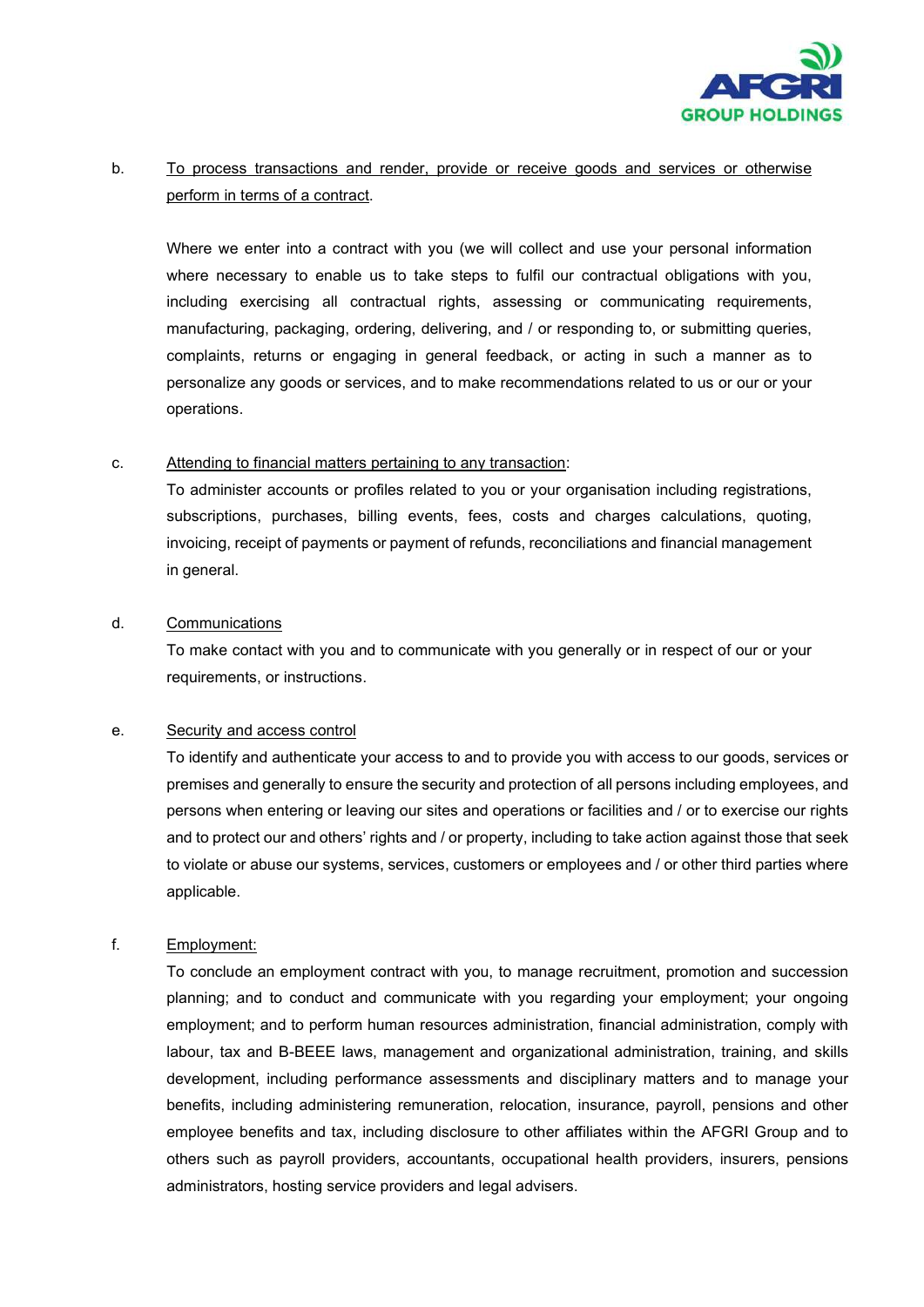

If applicable, to manage membership to trade unions and collective agreements for administering collective employee arrangements.

#### g. Travel:

To facilitate business travel, travel-related support including conference attendance, bookings and emergency support services.

# h. Legal and regulatory obligations, litigation, insurance and public duties:

The collection and use of some aspects of your personal information is necessary to enable us to meet our legal and regulatory obligations, including the requirements to register with Regulators, obtain and hold permits and certificates, register for VAT, Tax, PAYE, SDL, COIDA and UIF, customs and excise etc. and to pay levies and fees due in respect thereof by the AFGRI Group or others, to submit legal or statutory reports or provide various regulatory or statutory notices or returns. We may also need to use your personal information to litigate and / or to pursue or defend legal claims or collections, to attend to insurance claims and related procedures, to respond to a request or order from a SAP official, investigator or court official, regulator, or public authority.

# i. B-BBEE

To comply with B-BBEE and to monitor or report B-BBEE requirements, opportunities and related diversity issues, including using your details in B-BBEE reports and score cards.

# j. Preventing and detecting bribery, corruption, fraud and other financial crimes

We will use your personal information, including information relating to criminal convictions or alleged offences to conduct sanction screenings, adverse media screenings and to prevent and detect money laundering, bribery, corruption fraud and other financial crime and in terms of our obligations in law.

# k. Security purposes

To permit you access to our offices, facilities, manufacturing or parking areas, as well as to controlled areas, for the purposes of monitoring via CCTV, your interaction and access in and from our facilities described above, and for general risk management, security and emergency incident control purposes as well as for data and cybersecurity purposes.

# l. Internal research and development purposes

To conduct internal research and development for new content, products, and services, and to improve, test, and enhance the features and functions of our current goods and services.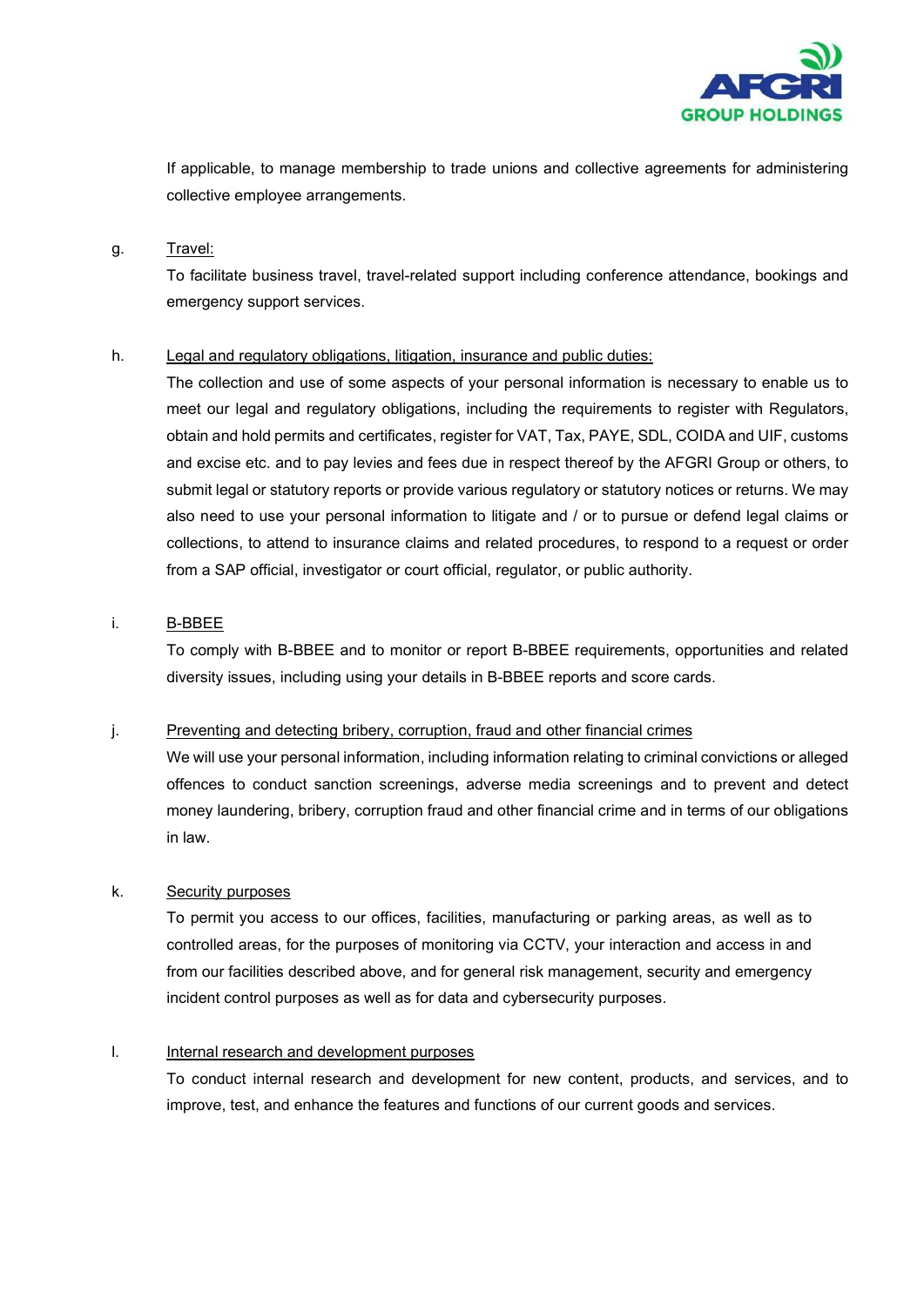

# m. Publicly available

Where you have deliberately made personal information publicly available, we can process such personal information.

# n. Sale, merger, acquisition, or other disposition

To proceed with any proposed or actual sale, merger, acquisition, or other disposition of any business within the AFGRI Group (including in connection with any bankruptcy or similar proceedings).

# o. Marketing and electronic communications related thereto

To provide you, or where applicable, obtain your consent to provide you with communications regarding us, our goods and services and or other notifications, programs, events, or updates that you may have registered or asked for, and to send you offers, advertising, and marketing materials, including providing personalized advertising to you, save where you have opted out of this activity.

# p. Events, advertising and public relations materials and publications:

For the purposes of making contact with you and or attending to your enquiries and requests in relation to our advertising and public relations materials and publications and or events and functions and for providing you from time to time with information pertaining to the AFGRI Group, or its subsidiary businesses' advertising and public relations materials and publications, and or events and functions and to invite you to attend functions and events or our request for your appearance in advertising and public relation materials and publications.

# q. Legitimate interests (excluding special personal information and information relating to children)

The collection and use of some aspects of your personal information is necessary to enable us to pursue our legitimate commercial interests, e.g. to operate our business, particularly where we offer other products and services that may be of interest to you or conduct market research to improve our products and services generally. Where we rely on this legal basis to collect and use your personal information we shall take appropriate steps to ensure the processing does not infringe the rights and freedoms conferred to you under the applicable data privacy laws.

# 5 Accuracy of Your Information

We rely on the availability of accurate personal information in order to provide the services to you and operate our business. You should therefore notify us of any changes to your personal information, particularly changes concerning your contact details, bank account details, or any other information that may affect the proper management and administration of your relationship with us.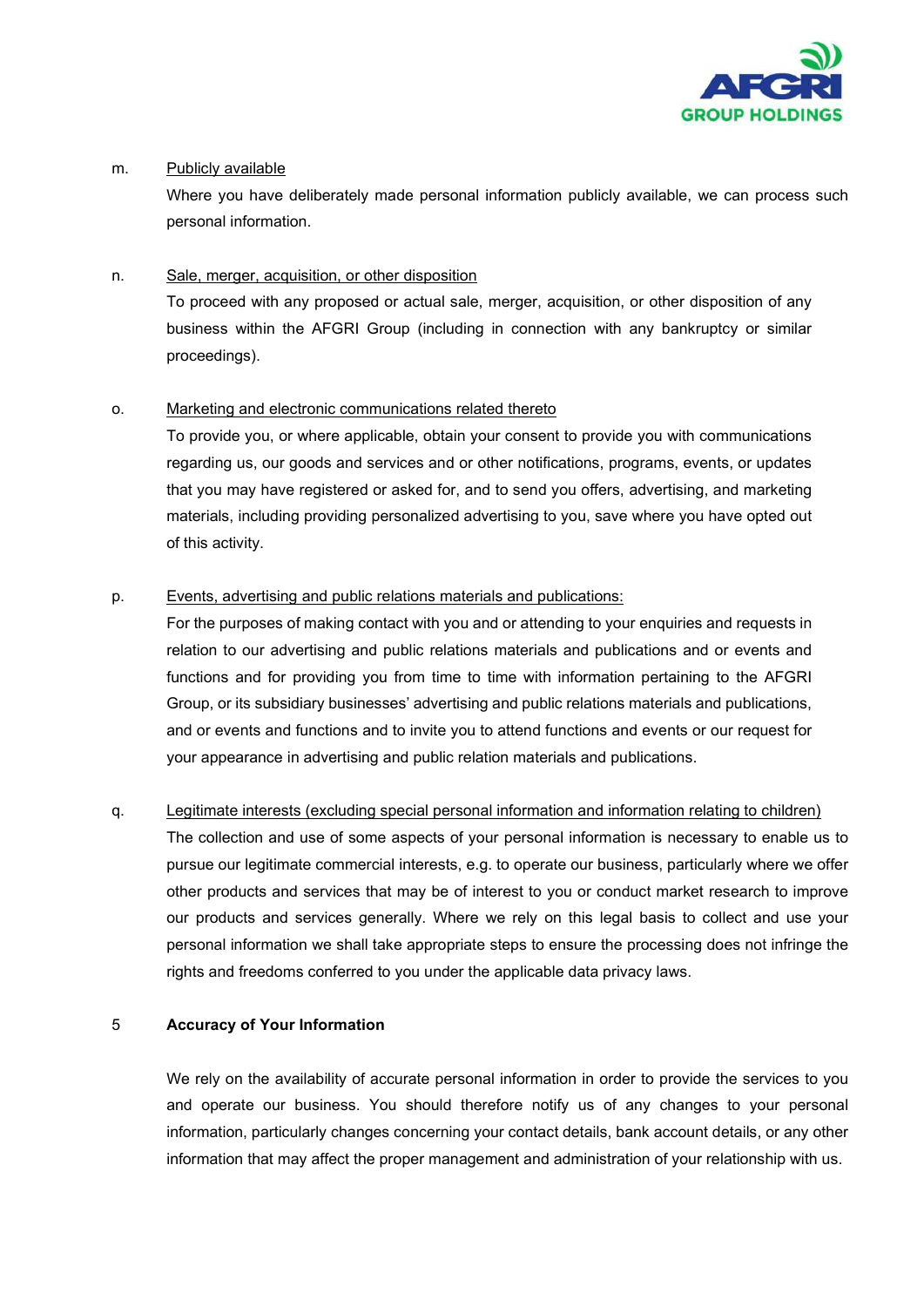

# 6 Recipients of Your Information

We share personal information for the purposes set out in this processing statement and with the following categories of recipients:

#### a. The AFGRI Group, our employees and our affiliates.

We may share your personal information amongst our employees, affiliates and the companies within the AFGRI Group for business and operational purposes.

#### b. Your Organisation and contacts

We may share your personal information with your organisation and others with whom you have a relationship in order to fulfil or perform a contract or other legal obligation, including with third parties that arrange or provides you with access to our goods or services and who pay us in connection with such access. We may also share your personal information with your contacts provided if you are in the same organisation or to facilitate the exchange of information between you and the contact(s).

### c. Business Partners

We may share your personal information with our business partners to jointly offer, provide, deliver, analyze, administer, improve, and personalize products or services or to host events and functions. We may also pass certain requests from you or your organisation to these business providers.

# d. Third Party Service Providers.

We may share your personal information with our third party service providers to perform tasks on our behalf and which are related to our relationship with you, including vetting and risk management agencies, such as credit reference, criminal record, fraud prevention, data validation and other professional advisory agencies, financial services providers, property administration, management and facilities management service providers, all benefits including health, medical, and wellness benefits etc and to assist us in offering, providing, delivering, analysing, administering, improving, and personalizing such services or products.

Where we outsource our processing operations to suppliers that process personal information on our behalf, these processing operations shall remain under our control and will be carried out in accordance with our security standards and strict instructions.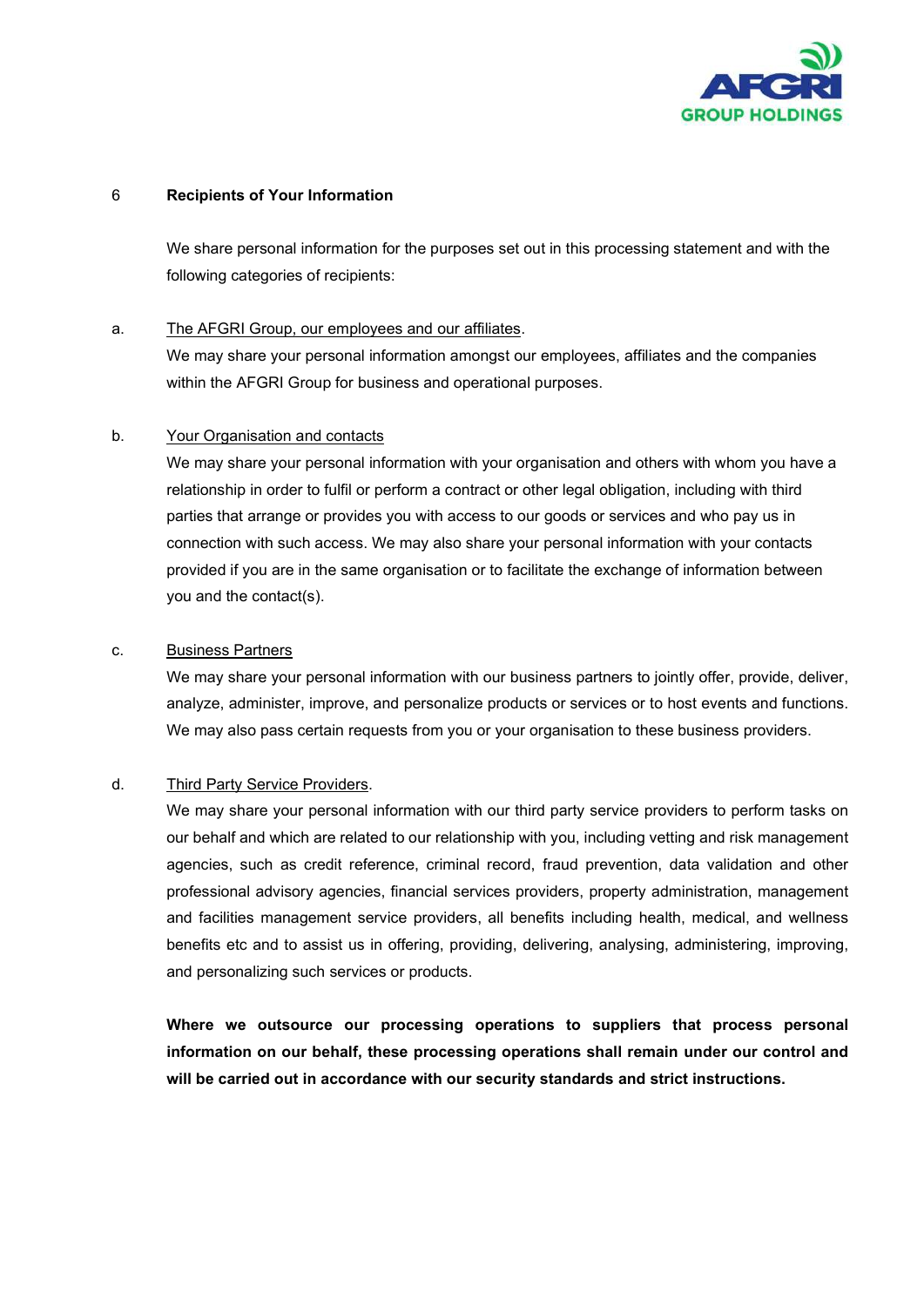

# e. Cyber Third Party Service Providers

We may share your personal information with our third party cyber service providers to perform tasks on our behalf and which are related to our relationship with you, including content providers, those who provide technical and/or customer support on our behalf, who provide application or software development and quality assurance, who provide tracking and reporting functions, research on user demographics, interests, and behavior, and other products or services. These third party service providers may also collect personal information about or from you in performing their services and/or functions to ourselves. We may also pass certain requests from you or your organisation to these third party service providers.

#### f. Advertisers

We may share your personal information with advertisers, advertising exchanges, and marketing agencies that we engage for advertising services, to deliver advertising, and to assist us in advertising our brand and products and services. Those advertising services may also target advertisements on third party websites based on cookies or other information indicating previous interaction with us and/or ourselves.

# g. Website Users

We may aggregate information from public records, phone books, social networks, marketing surveys, business websites, and other sources made available to us to create listings and profiles that are placed into user listings and directories. Additionally, if you choose to include your personal information in any reviews, comments, or other posts that you create, then that personal information may be displayed other users as part of your posting.

# h. A Third Party in the event of Merger, Sale, or Change of Control.

We may transfer this privacy statement and your personal information to a successor in title of any of the AFGRI Group's businesses, in terms of a sale to , acquisition by or merger with (in whole or in part) another organisation, or in terms of any other change of control (such as the result of a liquidation proceeding).

# i. Regulators and law enforcement agencies

We may disclose your personal information to regulators, public authorities, and other bodies in order to comply with any applicable law or regulation, to comply with or respond to a legal process or law enforcement or governmental request. law enforcement bodies, where necessary to facilitate the prevention or detection of crime or the apprehension or prosecution of offenders;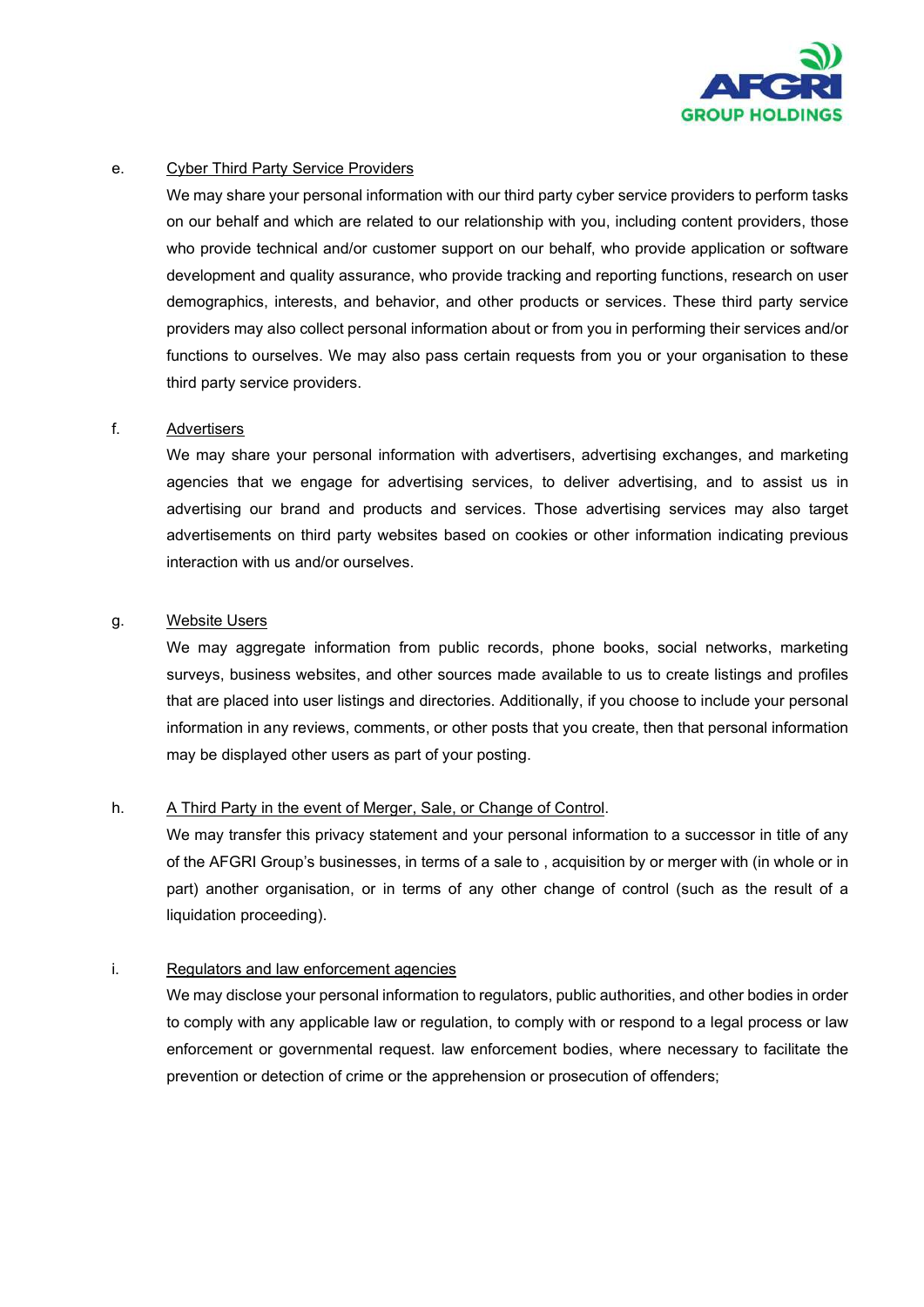

# j. Other Disclosures

We may disclose your personal information to third parties if we reasonably believe that disclosure of such information is helpful or reasonably necessary to enforce our terms and conditions or other rights (including investigations of potential violations of our rights), to detect, prevent, or address fraud or security issues, or to protect against harm to the rights, property, or safety of the group, our employees, any users, or the public.

# 7 Overseas Transfers of Your Information

We operate on an international basis and we therefore reserve the right to transfer personal information about you to other countries to be processed for the purposes outlined in the Notice.

In particular, we may make such transfers to administer and manage the services provided to you and improve the efficiency of our business operations. We shall endeavour to ensure that such transfers comply with all applicable data privacy laws and regulations and provide appropriate protection for the rights and freedoms conferred to individuals under such laws.

Where we collect personal information about you in the Republic of South Africa, we may transfer the information to countries outside the Republic of South Africa for the processing purposes outlined in this Notice. This may include transfers to countries that are considered to provide inadequate data privacy safeguards in line with the standard as expected by the Information Regulator of South Africa. In these instances, we shall put in place appropriate safeguards, such as data transfer agreements.

Where required, further information concerning these safeguards can be obtained by contacting us. In addition, if such personal information contains Special personal Information or personal information relating to children we will obtain prior authorisation from the Information Regulator of South Africa prior to transfer of information.

# 8 Retention of Your Information

We retain appropriate records of your personal information to operate our business and comply with our legal and regulatory obligations. These records are retained for predefined retention periods that may extend beyond the period of our engagement with you. In most cases we shall retain your personal information for no longer than is required under the applicable laws. We will keep your personal information for the period necessary to fulfil the purposes described in this Notice unless:

- a. a longer retention period is permitted or required by law;
- b. we reasonably requires it for lawful purposes related to our functions or activities;
- c. it is required by a contract between us; or
- d. with your consent.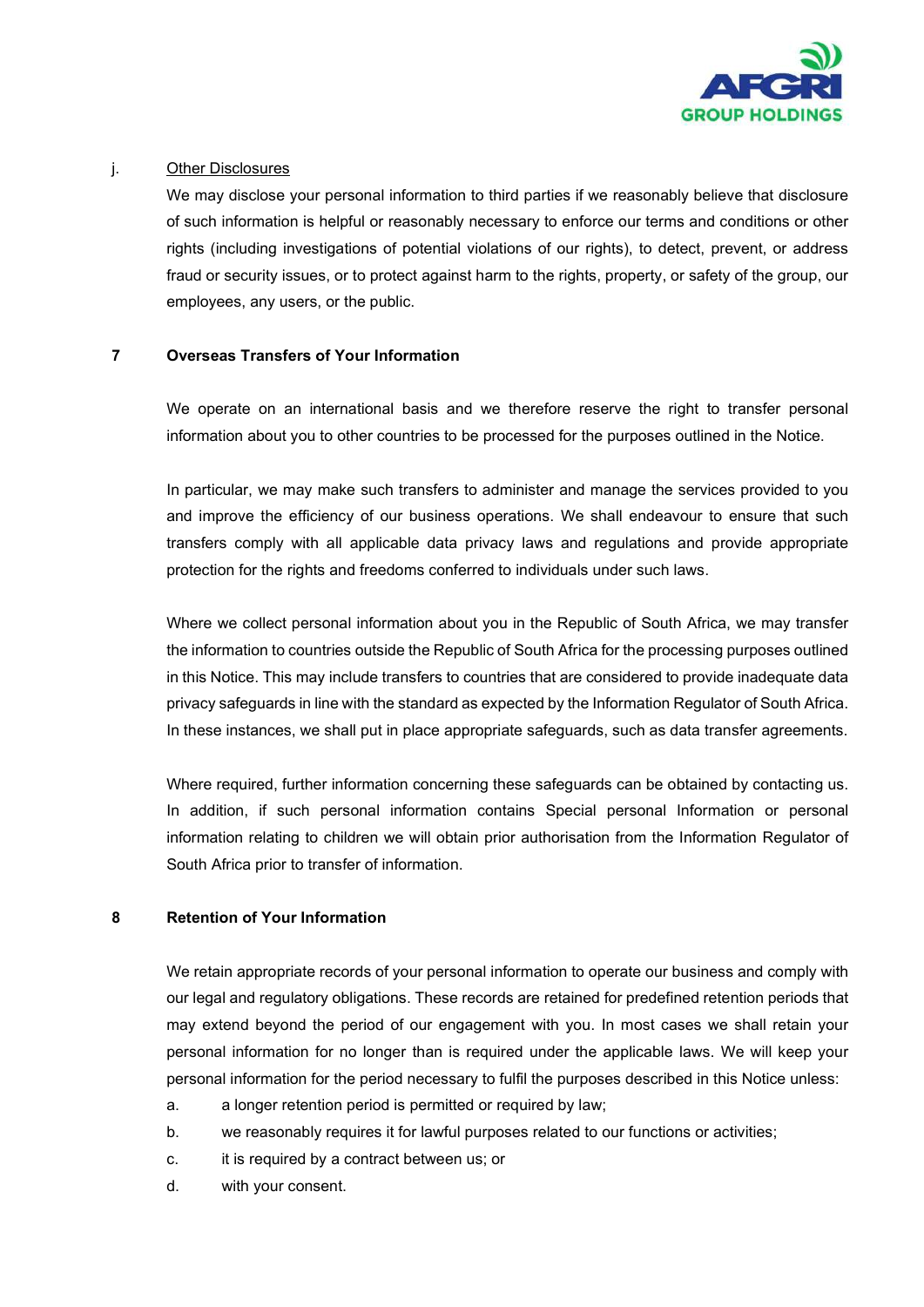

We apply appropriate measures to ensure your personal information is securely destroyed in a timely and consistent manner when no longer required.

#### 9 Information Security

The security of your personal information is important to us and we have implemented appropriate security measures to protect the confidentiality, integrity and availability of the personal information we collect about you and ensure that such information is processed in accordance with POPIA and other applicable data privacy laws. Please note that notwithstanding the contents of this clause, no method of storage is 100% secure. Therefore, while we strive to use commercially acceptable measures designed to protect Personal Information, we cannot guarantee its absolute security.

### 10 Your Information Rights

You have the following rights under applicable data privacy laws in respect of any personal information we collect and use about you:

#### a. Access and inspection

The right to access inspect your personal information or, for a reasonable fee, to be provided with a permanent copy of the information being held about you. We may and where applicable, must, refuse access to information in terms of the grounds for refusal of access to records set out in the applicable laws including the Promotion of Access to Information Act 2000.

# b. Correction

The right to request the correction of your personal information where it is inaccurate irrelevant, excessive, incomplete, misleading or out of date or in cases where the accuracy of information is disputed, to supplement the information to give notice that you dispute its accuracy.

#### c. Deletion

The right to request the erasure, deletion or destruction of your personal information, particularly where the continued use of the information is no longer necessary, and we have no other legal ground for processing the data.

# d. Objection to use or restriction of use

 The right to object to the use of your personal information, at any time, particularly where you feel there are no longer sufficient legitimate grounds for us to continue processing the information where the justification for that processing is that it is necessary for pursuing our legitimate interests or for the protection of your legitimate interests. If you raise an objection, such objection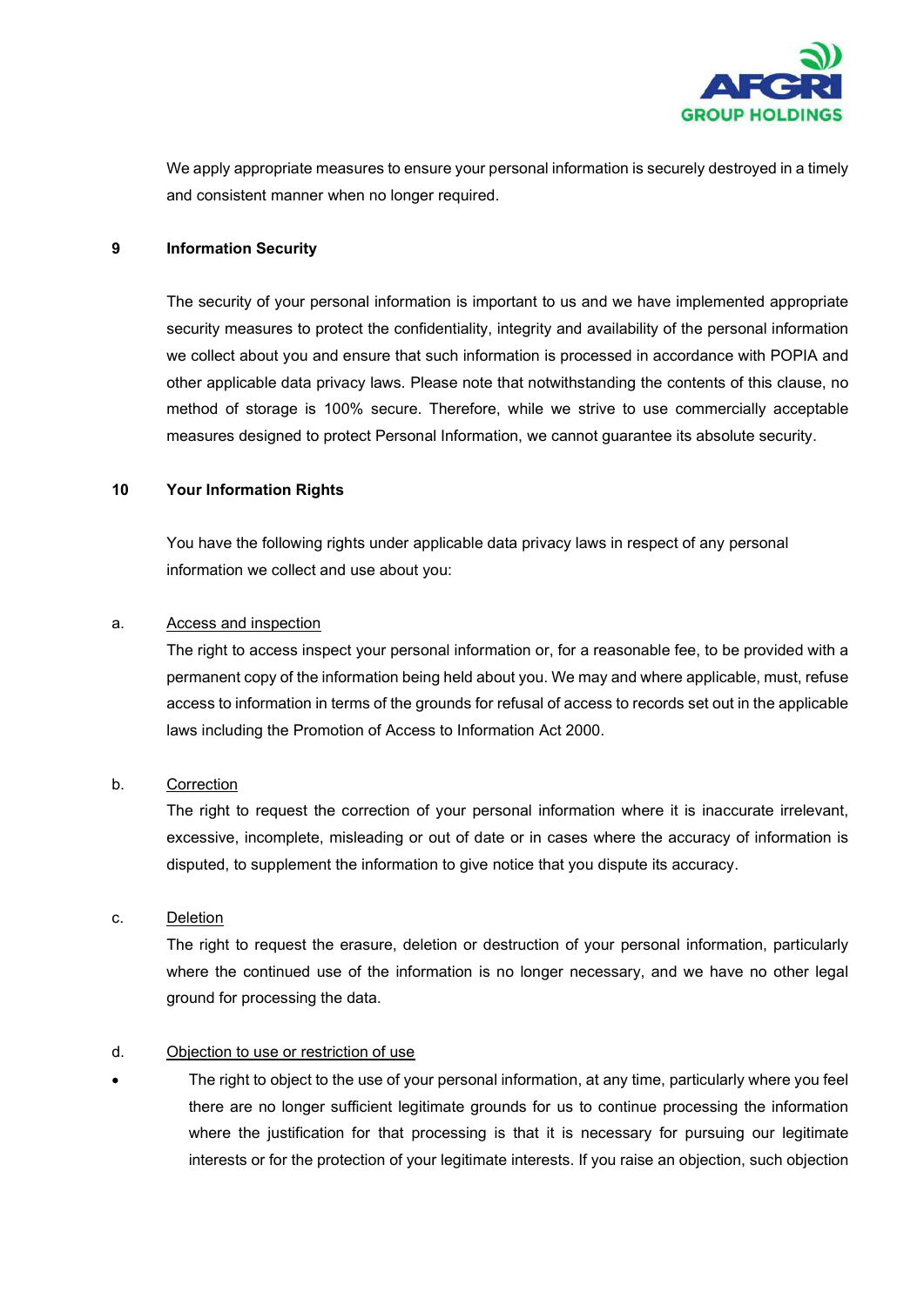

should be based on reasonable grounds relating to your particular situation, unless legislation provides for such processing; and

 The right to object to or request the restriction of your personal information from further processing.

#### e. Object to direct marketing

The right to object to the use of your personal information for direct marketing purposes. See section eleven (11) below for further information.

#### f. Object to automated processing

The right to object to decisions involving the use of your personal information, which have been taken solely by automated means. See section twelve (12) below for further information.

#### g. Right to complain

The right to complain to the relevant data protection regulator about our processing of your personal information. In respect of the South African Information Regulator, you may contact the office at: complaints.IR@justice.gov.za.

It is important to note, however, that some of the rights described above can only be exercised in certain circumstances. If we are unable to fulfil a request from you to exercise one of your rights under applicable data privacy laws, we will write to you to explain the reason for refusal. Where required, further information concerning these rights and their application can be obtained by contacting us.

# 11 Direct Marketing

We will use your personal information to send you direct marketing about other products and services that we feel may be of interest to you. We will give you the opportunity to consent to the receipt of direct marketing at the point that you apply or register to receive the services.

Should you already be considered an existing customer of the AFGRI Group who receives direct marketing from us in relation to the same or similar services, we will give you the opportunity to refuse direct marketing on each occasion thereafter that you receive direct marketing communications from us. You can also change

your marketing preferences at any stage by contacting us.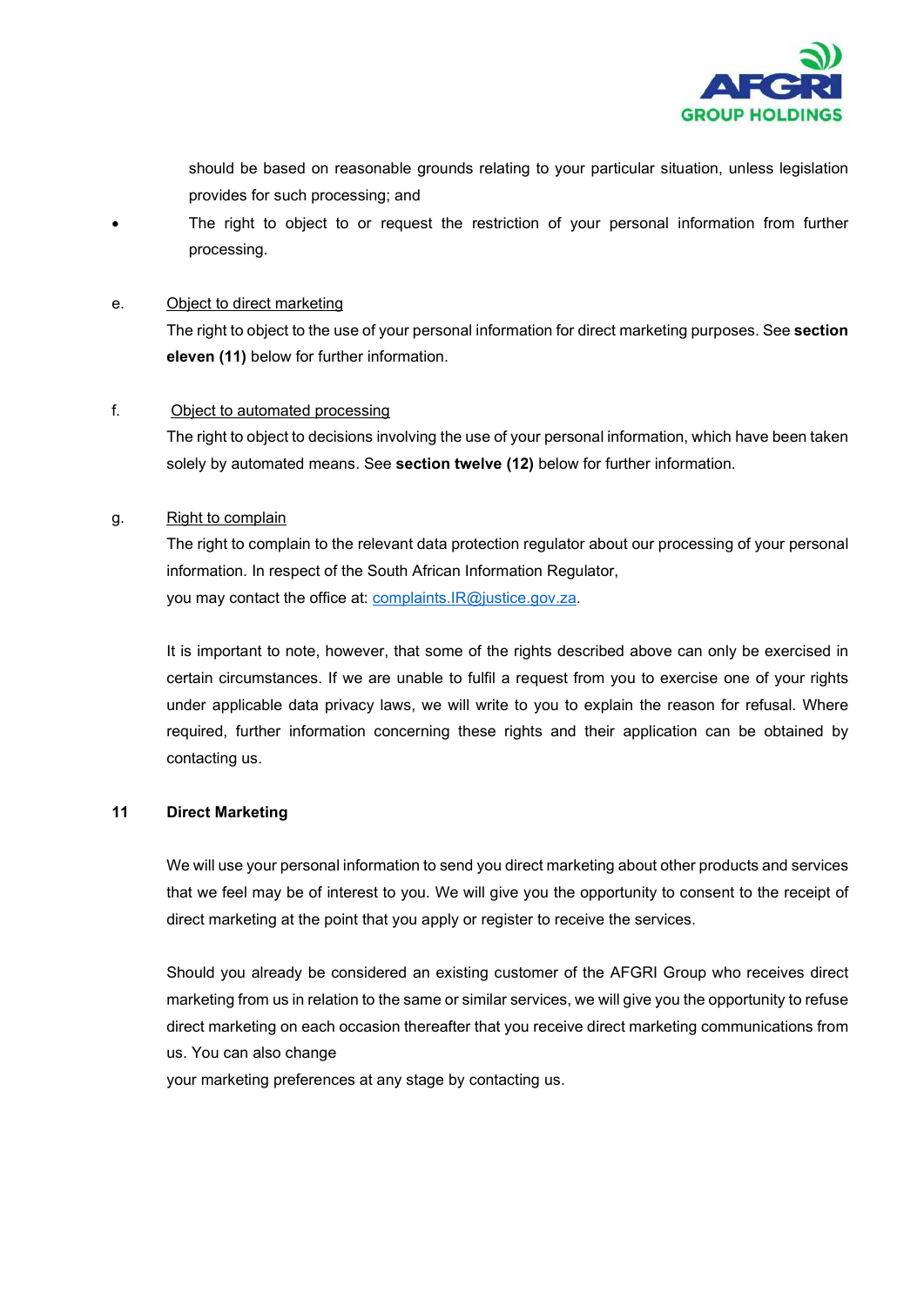

# 12 Automated Decisions

Where you apply or register to receive services or to engage or transact with us, we may carry out a real-time automated assessment to determine whether we are able and willing to engage or transact with you. An automated assessment is an assessment carried out automatically using technological means (e.g. computer systems) without human involvement.

This assessment will analyse your personal information and comprise a number of checks, e.g. credit history and bankruptcy check, validation of your driving licence and motoring convictions and other fraud prevention checks.

Your application may be automatically refused, and you will receive notification of this during the application process. However, where a decision is taken solely by automated means involving the use of your personal information, you have the right to challenge the decision and ask us to reconsider the matter, with human intervention. If you wish to exercise this right, you should contact us.

#### 13 Complaints

If you wish to make a complaint about the way, we use your personal information you should raise this with us by contacting us in the first instance: The Information Officer AFGRI Group Holdings Pty Ltd

12 Byls Bridge Boulevard Centurion 0157 email: informationofficer@afgri.co.za

However, if you are not satisfied with the way we have handled your complaint you have the right to raise the matter with the Information Regulator: The Information Regulator (South Africa): JD House 27 Stiemens Street Braamfontein Johannesburg 2001 email: complaints.IR@justice.gov.za